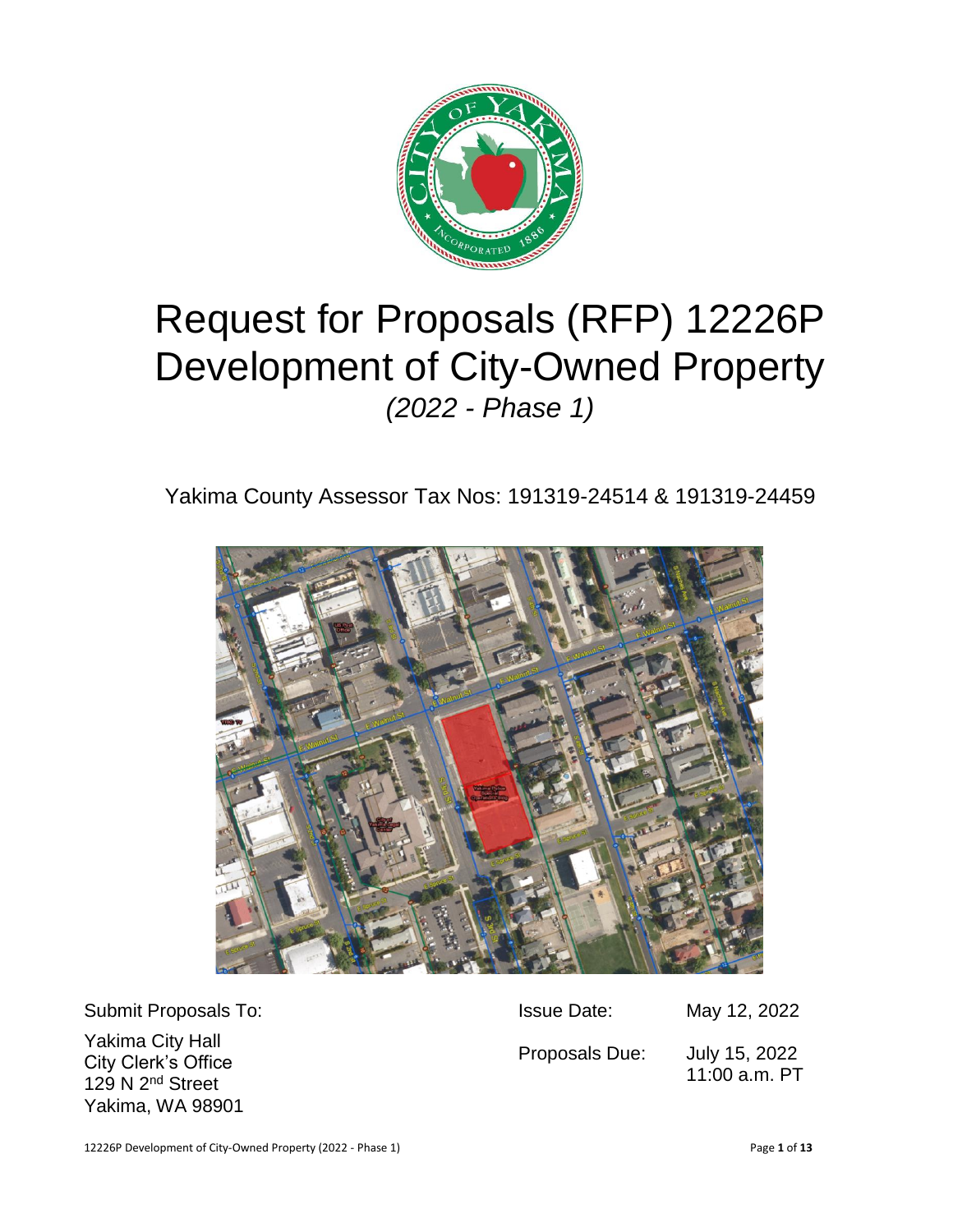# Table of Contents

| Section 1  |  |
|------------|--|
|            |  |
| Section 2  |  |
|            |  |
|            |  |
|            |  |
|            |  |
| Section 3  |  |
| Section 4  |  |
| Section 5  |  |
| Section 6  |  |
| Section 7  |  |
| Section 8  |  |
| Section 9  |  |
| Section 10 |  |
| Section 11 |  |
| Section 12 |  |
|            |  |
|            |  |
|            |  |
|            |  |
| Section 13 |  |
|            |  |
|            |  |
|            |  |
|            |  |
|            |  |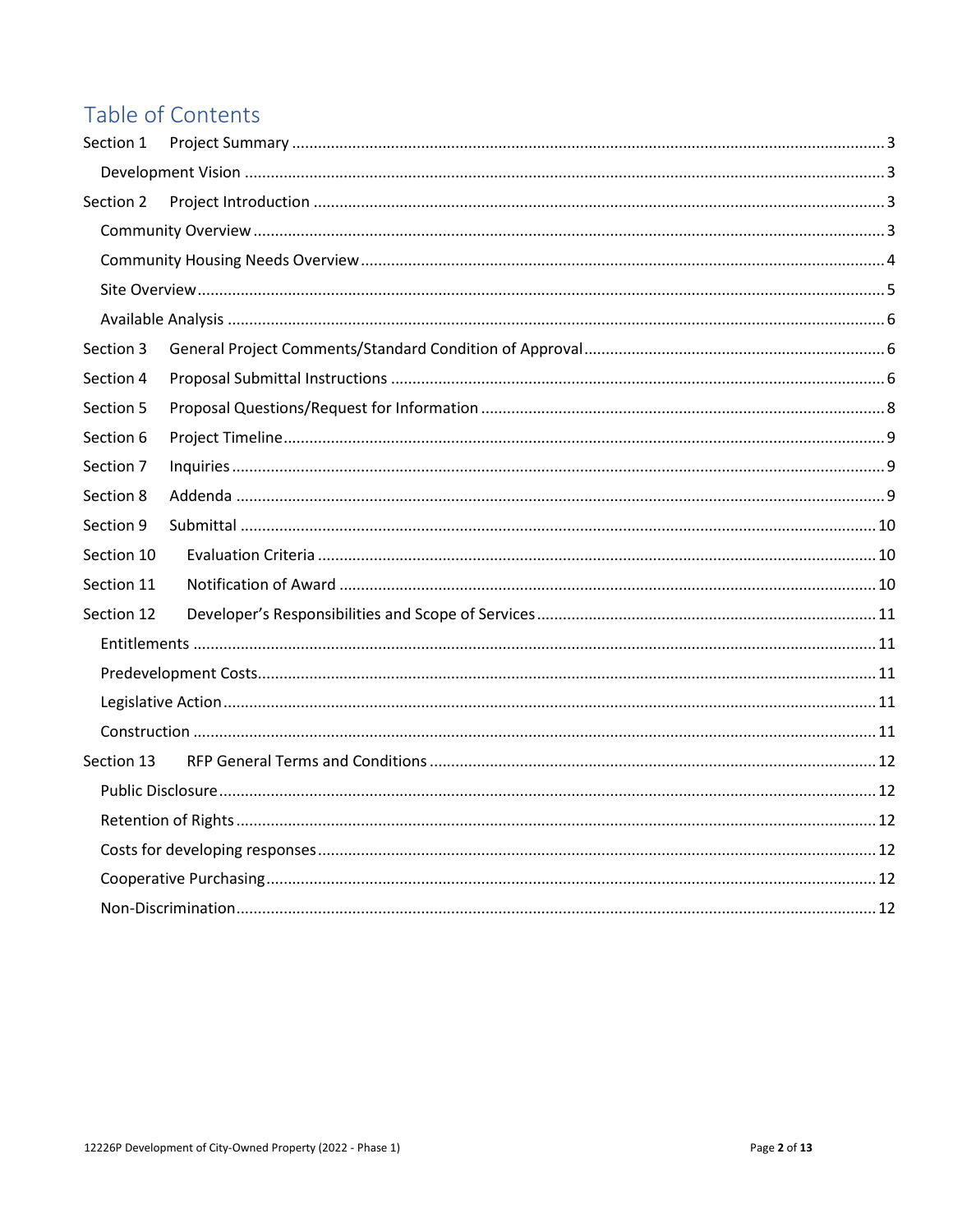# **City of Yakima Request for Proposals (RFP) 12226P Development of City-Owned Property** *(2022 – Phase 1)*

#### <span id="page-2-0"></span>**Section 1 Project Summary**

The City of Yakima ("City") is seeking development proposals ("Proposals") from qualified firms ("Developers") for the opportunity to purchase and develop two contiguous City-owned properties in the downtown area of Yakima. The site consists of two properties located on South 3<sup>rd</sup> Street between East Walnut Street and East Spruce Street (see Exhibit C).

Because of its proximal location to the downtown business core, the City Council considers this site important in that it offers a unique opportunity for downtown development to include housing with a retail or commercial first floor component and green space for the development's occupants and users. The site is zoned General Commercial.

The City has a preference for developments that propose underground or under-unit parking. Additional points will be provided to proposals utilizing these design components in whole or in part. See the Evaluation Criteria in Section 10.

#### <span id="page-2-1"></span>Development Vision

The City is interested in maximizing use of the site and providing a new anchor for downtown housing development. The City is seeing continued growth at Pacific North West University, retail development in the downtown, and breweries and opening of bars/clubs/restaurants along with significant increases in tourism around the beer and wind industries. The City is seeking to enhance the downtown resident population that will provide regular business for our downtown establishments during variations in the tourism season.

The City will review Developer proposals and evaluate them based on pre-determined criteria which will include: number of housing units created, market demand, job creation through first floor commercial use, types of housing created, and best benefit to the City (see Section 10). Note: the final award determination will be made by the City Council.

# <span id="page-2-2"></span>**Section 2 Project Introduction**

#### <span id="page-2-3"></span>Community Overview

The City of Yakima, county seat of Yakima County, was incorporated in 1886 and is located in central Washington State. It encompasses 28.7 square miles in an area of rich volcanic soil. The City is 145 miles southeast of Seattle, and 200 miles southwest of Spokane, Washington. The region is served by rail, highway and air transportation facilities, which have helped develop the City as the commercial and business center of Central Washington. With a 2020 population of 96,968, Yakima is the eleventh largest city in the State of Washington.

The City provides a full range of municipal services contemplated by charter or statute. These include public safety (police, fire, and building), public improvements (streets, traffic signals), sanitation (solid waste disposal, sanitary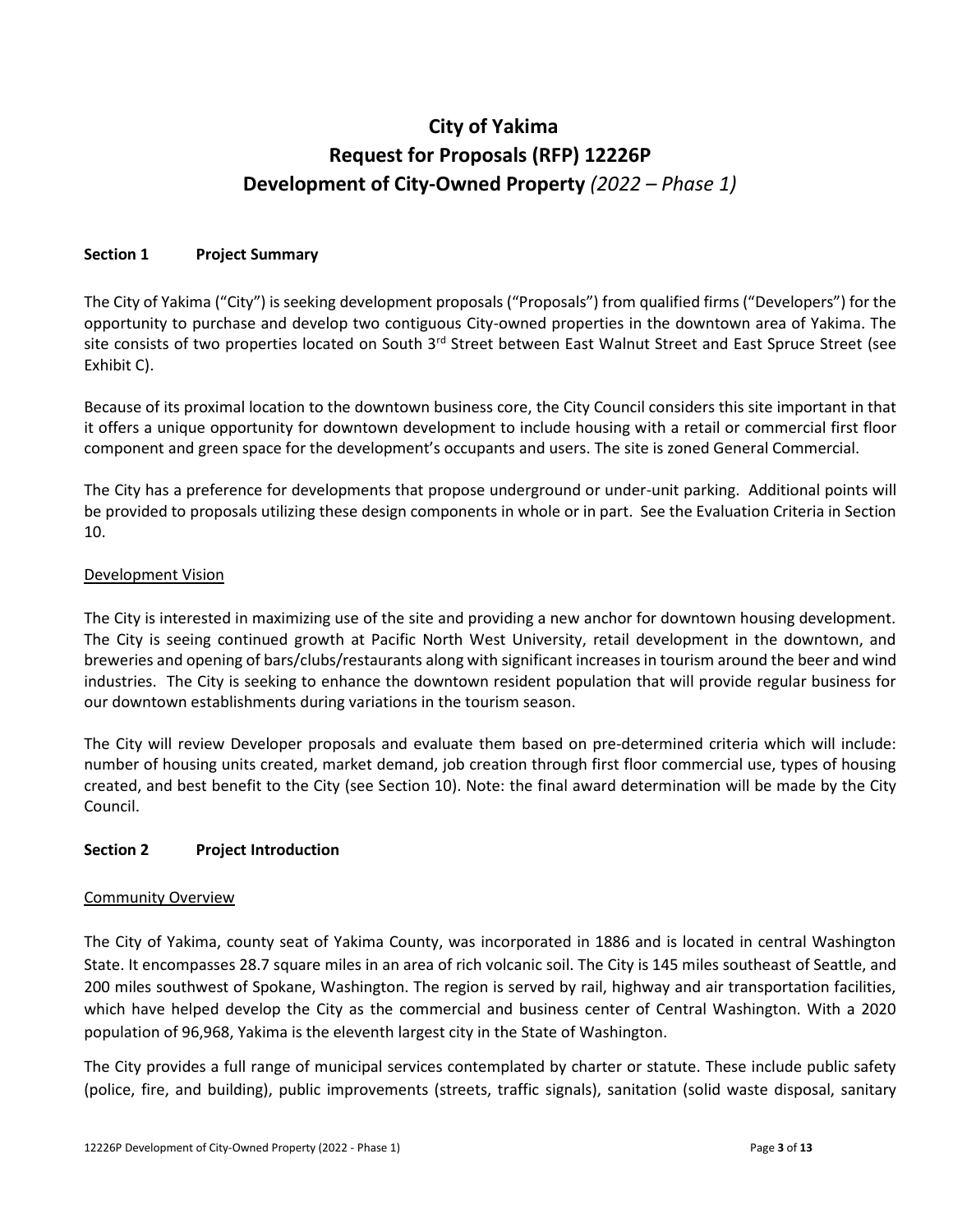wastewater utility), water and irrigation utilities, transit, community development, parks and recreation, airport, and general administrative services.

The City of Yakima lies within Yakima County in the fertile Yakima River Valley. Apples, cherries, pears, grapes, and other fruits, plus a wide variety of field crops and vegetables make the Yakima Valley one of the top agricultural producing areas of the nation. There are over 400,000 acres of Agriculture zoned land within the County which produce over thirty types of fruits and vegetables. With its farm production base, the Yakima area is a major food processing region.

Adding to the area's economy are over 250 manufacturing firms in the Yakima area that produces a variety of products including wood products, packaging, plastic products, produce and aircraft parts.

#### <span id="page-3-0"></span>Community Housing Needs Overview

The following is a brief summary of housing needs in the City of Yakima. The most recent City of Yakima housing needs assessment data is contained in the city's recent [Housing Action Plan.](https://www.yakimawa.gov/services/planning/files/2021/08/Yakima-Housing-Action-Plan-FINAL-Plan_June-2021.pdf)

The City of Yakima has grown since 2010. The most recent decennial census counted 96,968 residents and the population is expected to continue growing to an estimated 110,387 people by 2040.

The average household size in Yakima is 2.71, slightly larger than the statewide average of 2.55. While the average household size is larger relative to the state, more than half (58%) of the city's residents live in single or two-member households. Renters are more likely to be single-person households than owners.

There is a housing shortage in Yakima for all income levels. Vacancy rates for both apartments and homes for sale are extremely low, below 1%. When vacancy rates are so low, people looking for new homes have fewer options, increasing competition for the limited supply of units available. This drives up both rents and home prices.

Local housing prices are rising faster than local incomes. The median home value in Yakima has risen by 38% between 2010 and 2019. Over the same period, the median family income has increased by 19%. This indicates that homeownership is getting further and further out of reach for many prospective buyers.

In the last 3 years, the city grew by an annual average of 530 new residents, a greater annual amount compared to 2010-2017 at 386 persons per year. To achieve its growth target, the city is projected to add about 745 persons per year over the next 20 years.

The average household size in Yakima is 2.71. If applying a 2.7 household size to the remaining population target, about 5,517 dwelling units would be needed between 2020 and 2040.

Many households in Yakima are cost burdened. Between 2012 and 2016, 36% of all households in Yakima were cost burdened. Cost-burdened households spend a large portion (over 30%) of their available income on housing costs. This leaves less money available for other important needs like food, transportation, clothing, and education. With rising housing costs, the number of cost-burdened households has almost certainly increased during the past few years.

Cost burden is not evenly distributed across households. For example, renters are more cost-burdened than owners. Nearly 50% of renter households were cost-burdened, compared to about a quarter of all homeowners.

Needs are greatest among low-income households. About three fourths of all households with incomes below 50% of the county median family income are cost-burdened. Nearly half of these households are severely cost-burdened, meaning they spend over 50% of their income on housing costs. While there are low-income households living in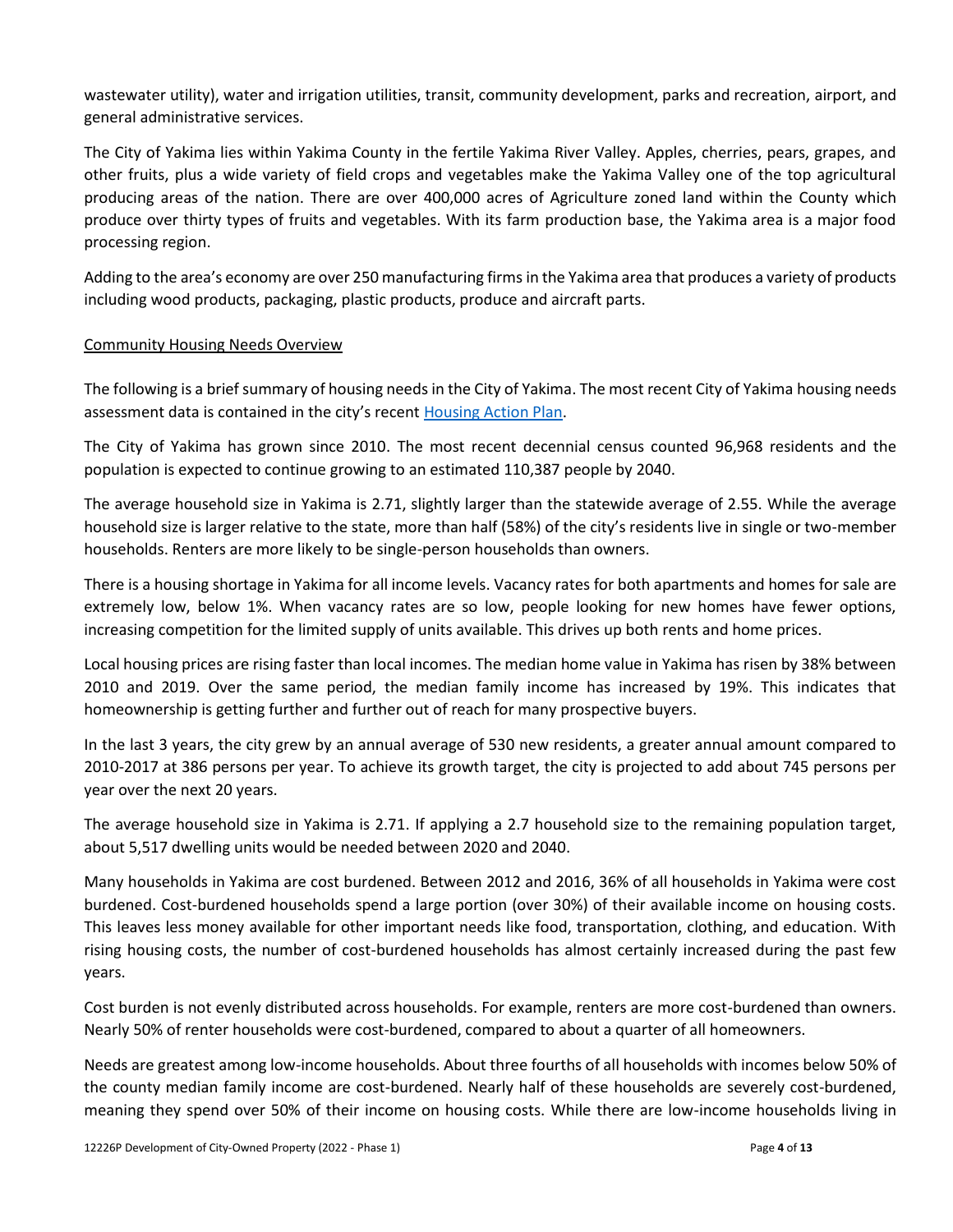neighborhoods across the city, the greatest concentration of low-income households is in eastern Yakima, and many of these households are Hispanic/Latino ethnicity.

Yakima needs more housing diversity. Over 65% of all housing units in Yakima are single-family homes. Not all households require or can afford that much space. For example, about 30% of all households in Yakima are singles living alone, yet only 5% of housing units in Yakima are studios and only 13% have just one bedroom. Increasing the diversity of housing options available will increase housing supply and provide more choices for residents seeking more affordable housing that meets their current needs.

# <span id="page-4-0"></span>Site Overview

The site consists of two contiguous parcels: Yakima County Tax Assessor Parcels 191319-24514 and 191319- 24459. The site is located on South 3rd Street between East Walnut Street and East Spruce Street. It is currently being used as offices and training rooms for the Yakima Police Department and a parking lot.

- **Site size and topography**: The site is approximately 1.26 acres, with level topography. It has approximately 140 ft of frontage on E Walnut, 400 ft of frontage on S  $3<sup>rd</sup>$  St, and 140 ft of frontage on E Spruce St. A boundary line adjustment can be completed in order to combine the two parcels.
- **Zoning**: The property is zoned General Commercial (GC), which allows for multi-family residential development up to 50 ft in height. The GC does not have a density minimum or maximum. The complete table of permitted land uses can be found here: [https://www.codepublishing.com/WA/Yakima/#!/Yakima15/Yakima1504.html#15.04.030](https://www.codepublishing.com/WA/Yakima/#!/Yakima15/Yakima1504.html)
- **Parking**: The off-street parking requirements range from 2 spaces per dwelling for 10 units or less, to 1.5 spaces for each dwelling unit over 10. The complete table of off-street parking standards can be found here:

[https://www.codepublishing.com/WA/Yakima/#!/Yakima15/Yakima1506.html#15.06.040](https://www.codepublishing.com/WA/Yakima/#!/Yakima15/Yakima1506.html)

- **Lot coverage**: Allowable lot coverage in the GC is 100%.
- **Setbacks**: S 3rd St is designated as a Collector Arterial which requires a 30 ft front yard (or side yard) setback from the centerline of the road; Alley – zero foot setback along alley. ft. It is anticipated that entrance and exit from the development will be off of South  $3<sup>rd</sup>$  Street and/or use the alley right-ofway.
- **Located in an Opportunity Zone: Census Tract 15.01 is a Qualified Opportunity Zone. Information from the Washington State Department of Commerce about Opportunity Zones can be found here:** <https://www.commerce.wa.gov/growing-the-economy/opportunity-zones/>
- **Close to transit:** East Walnut Street is a major bus line and the Downtown bus terminal for most routes throughout the City of Yakima is located within approximately 500 feet of the property on East Walnut Street and South 4<sup>th</sup> Avenue.
- **Close to Downtown Services:** The site is within walking distance of downtown services including restaurants, coffee shops, the Capitol Theatre, parks, a movie theater, retail establishments, office buildings, banks and City Hall.
- **Traffic:** The site is located southeast of the intersection of South 3<sup>rd</sup> Street and East Walnut Street at an intersection controlled by a traffic signal. East Walnut Street is a Minor Arterial street which carries 11,200 Average Daily Trips (ADT). South 3<sup>rd</sup> Street carries approximately 3,560 ADTs and is a Collector Arterial Street.
- **Utilities:** The site is served with both public water, stormwater and public sewer.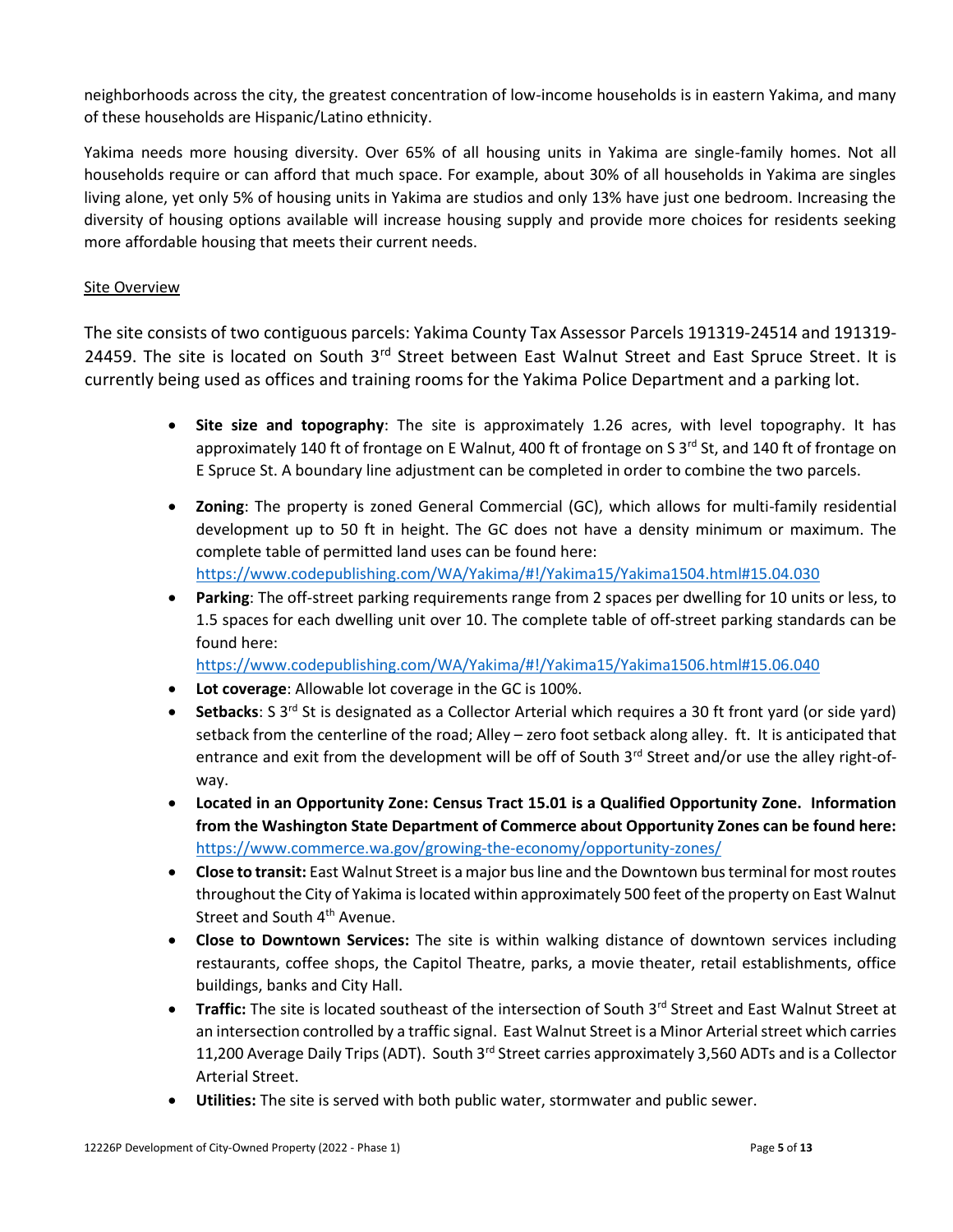• MFTE: The City does allow for application for a multi-family tax credit for both market rate or affordable housing consistent with State Law.

# <span id="page-5-0"></span>Available Analysis

The City has not completed any environmental review, technical analysis, or other feasibility studies regarding this site. The selected Developer may need to pursue studies to support their proposed project. A Washington State Environmental Policy Act (SEPA) analysis and review was completed for the purpose of the surplus process only, and the City Council will need to declare the property surplus prior to or concurrent with the award of this RFP. The City anticipates that the surplus will be finalized at the same time as the successful proposal is approved. Additional environmental review and procedure will likely be required for development pursuant to state and local law.

# <span id="page-5-1"></span>**Section 3 General Project Comments/Standard Condition of Approval**

The intended outcome of this Request for Proposals ("RFP") process is a Letter of Intent to Award, subject to negotiations per this RFP, that will establish a negotiation period to negotiate the terms and conditions, and further define the scope, design, overall use and development of the Project, upon which the selected Developer can develop the preferred project on the City Parcels, including purchase of the Site.

During the RFP period, Developers and their employees, agents or representatives shall have the right to reasonable access to the City Parcels, undertaking any necessary due diligence to ensure that the City Parcels are suitable for Developer's intended use. Developer agrees to the Indemnification Clause below during the due diligence period associated with this RFP when accessing the property for any purpose. However, access to Parcel 191319-24514 shall be done only after scheduling an appointment with the City.

# **INDEMNIFICATION CLAUSE**

**NOTWITHSTANDING ANYTHING ELSE IN THIS RFP, DEVLEOPER AGREES TO RELEASE, INDEMNIFY, DEFEND, AND HOLD HARMLESS THE CITY, ITS ELECTED AND APPOINTED OFFICIALS, OFFICERS, EMPLOYEES, AGENTS, REPRESENTATIVES, INSURERS, ATTORNEYS, AND VOLUNTEERS FROM ALL LIABILITIES, LOSSES, DAMAGES, AND EXPENSES RELATED TO ALL CLAIMS ARISING OUT OF THE EXERCISE BY THE DEVELOPER OF THIS RIGHT OF ACCESS, EXCEPT FOR CLAIMS CAUSED BY THE CITY'S SOLE NEGLIGENCE.** 

# <span id="page-5-2"></span>**Section 4 Proposal Submittal Instructions**

A complete, concise and professional response to this RFP will enable the City to identify the Developer who will provide the highest benefit to the City and will be indicative of the level of the Developer's experience and commitment to the proposed project. Proposals must demonstrate that the approach, design, and financing plan for the proposed project will allow the project's successful development and delivery.

The following minimum information should be provided in each proposal and will be utilized in evaluating each proposal submitted. To expedite the evaluation of proposals, submittals should be no more than thirty (30) pages. Proposals should include the following items:

12226P Development of City-Owned Property (2022 - Phase 1) Page **6** of **13** 1. Letter of Introduction and Project Understanding: Indicate interest in this project and working with the City, and any other information that would assist the City in making its selection, including why your firm is the best qualified to meet the needs of City of Yakima and this project. Provide a statement to the effect that the Respondent understands and agrees to obtain a [City of Yakima business license,](https://www.mercerisland.gov/finance/page/business-licenses-0) if selected. A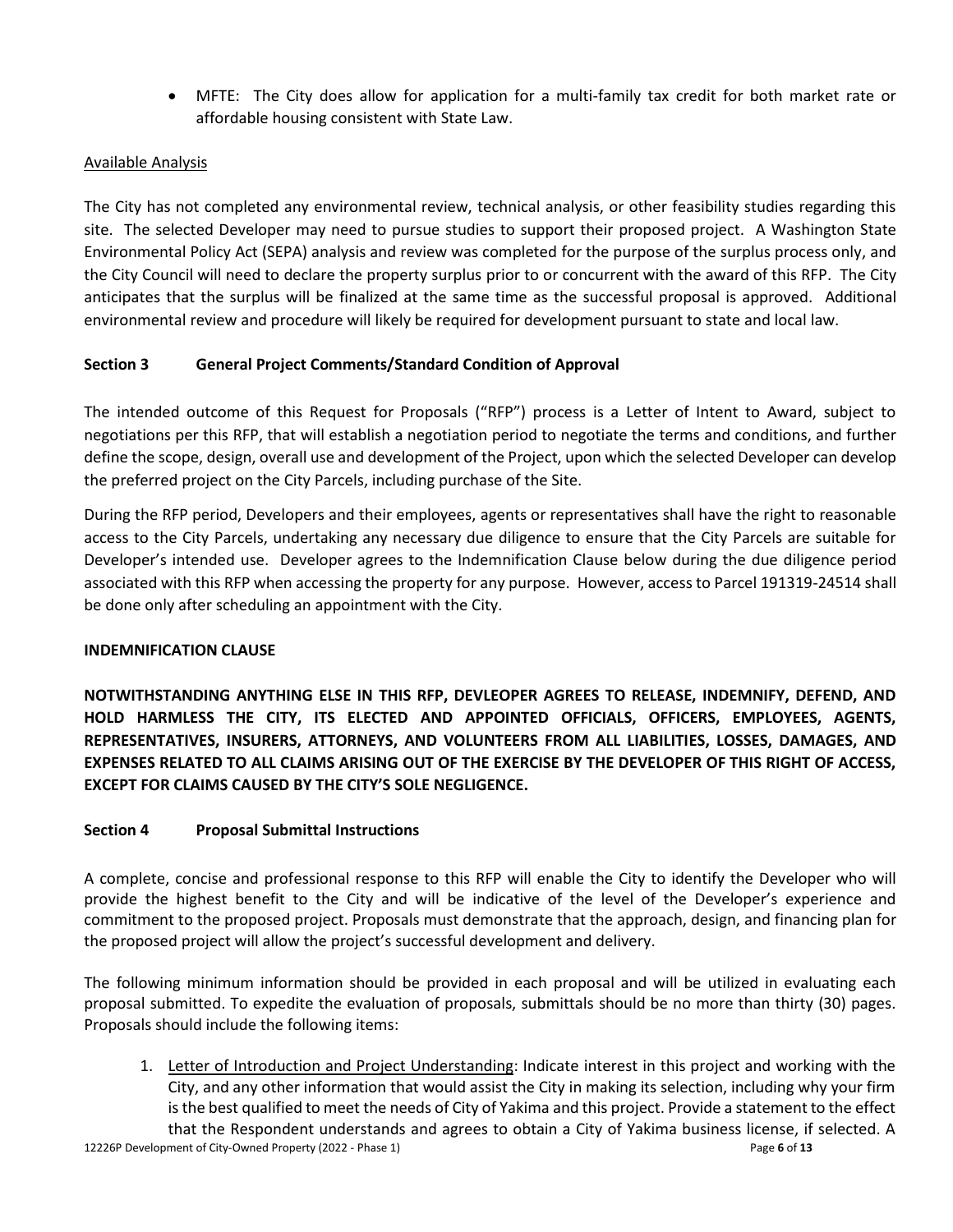principal or officer of the firm authorized to execute contracts or other similar documents on the firm's behalf must sign the letter.

2. Financial Capability to perform contract

Proposer shall submit either a current Financial Review or Compilation Report by a CPA firm, which is not to be older than one (1) year, or a Financial Statement from their bank asserting that Developer has the Financial Capability to perform this contract. The City reserves the right to use other means to substantiate Financial Capability, e.g. D&B reports, BBB, etc.

- 3. Detailed completion of Questions 1 through 5 in Section 5.
- 4. Scope of Development which shall include the following:
	- a. The firm/team's statement of qualifications.
	- b. A narrative description that expresses the firm/team's understanding of the project and vision for development. The narrative should reflect the Respondent's development design intent, strategy and implementation expertise, and understanding of the scope of work.
	- c. Resumes with related expertise of the specific Developer and any other consultant or subcontractor resumes with relevant expertise and experience.
	- d. Description of the firm's/team's last three completed projects that demonstrate the Developer's:
		- (i) Experience in working with municipalities and/or public agencies to develop market rate, affordable housing, and/or mixed-use housing and commercial properties.
		- (ii) Ability to complete projects of a similar size, scope and purpose in a timely manner.
		- (iii) Description of any other completed projects (representative examples) of similar types of projects. Include current addresses, telephone numbers, and the names of reference contacts for each project. Similar project descriptions should be submitted for all subcontractors.
	- e. Proposed offer price to purchase the Site(s).
	- f. Analysis of the proposed housing creation, types of housing created and the benefits of the housing and Project uses proposed for the Site.
	- g. If the proposed Project includes a commercial component, an analysis of the proposed job creation potential, market demand, and the economic and financial benefits of various potential uses proposed for the Site.
	- h. A proposed approach for undertaking this development, including:
		- (i) Detailed scope of work; and
		- (ii) Schedule for predevelopment analysis, entitlement review, construction, etc.
	- i. Standard statements:
		- (i) A statement that this RFP shall be incorporated in its entirety as a part of any resulting agreement.
		- (ii) A statement that this RFP and the Developer's proposal will jointly become part of the resulting agreement for this project when the Agreement is fully executed by the Developer and the City.
		- (iii) A single and separate section "EXCEPTIONS TO THE CITY'S REQUEST FOR PROPOSAL", including the attached sample Agreement (Attachment A). This section shall include a complete and detailed description of any/all of the exceptions to the provisions and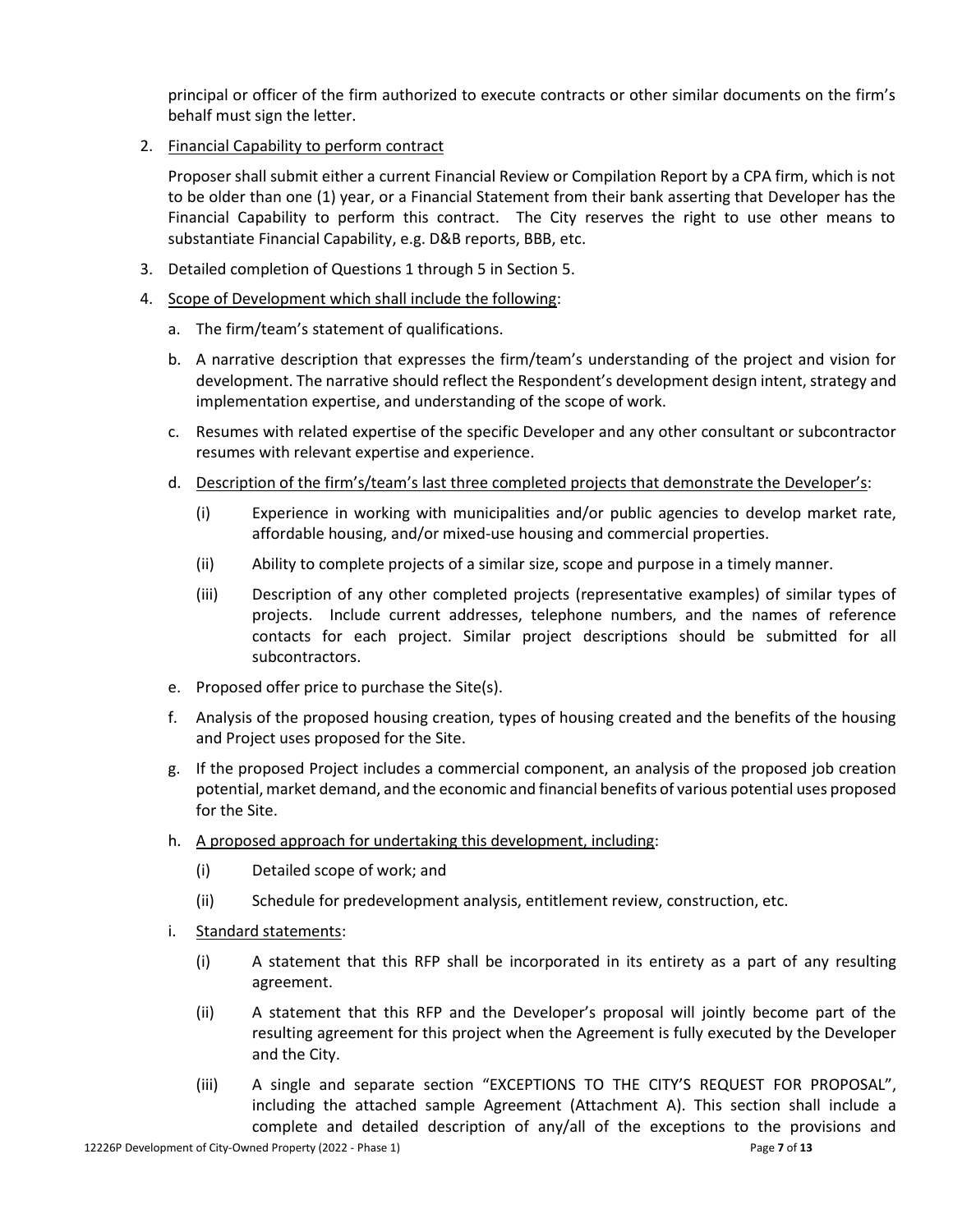conditions of this Request for Proposal upon which the Developer's proposal is contingent. **The City will only accept or negotiate exceptions if it is in the best interest of the City to do so.** 

- (iv) A statement that the Developer will not discriminate against any employee or applicant for employment because of race, color, religion, gender identity, sex, national origin, or any protected class under federal or state law.
- (v) A statement that the Developer believes its Proposal meets all the requirements set forth in the RFP.
- (vi) A statement that the individual signing the Proposal is authorized to make decisions as to the details of the Proposal for the Developer and all of the partners and/or team members associated with the Proposal.

Developers responding to this RFP must comply with the requirements herein as well as all federal, state, and local laws. The City reserves the right to exclude any responses from consideration that do not follow the required format or include all required documents.

# <span id="page-7-0"></span>**Section 5 Proposal Questions/Request for Information**

To evaluate the alternatives and select the appropriate Developer, the City is requesting development proposals that will help the City finalize its vision and move ahead with property disposition and development. Proposals must include responses to the following questions (please be thorough in your answers):

- 1. Description of the Developer's proposed project:
	- a. Square footage of building space;
	- b. Square footage of building space dedicated to housing units;
	- c. Number of proposed housing units and type (i.e. studio, one-bedroom, two-bedroom and three-bedroom units);
	- d. Percentage of housing units that will be considered affordable to low-income and very-low-income households as defined in RCW 43.63A.510, if any;
	- e. Percentage of housing units that will be considered market rate;
	- f. Proposed method of providing parking (i.e. underground, first floor, open parking space and whether a parking variance will be sought);
	- g. Square footage of ground floor commercial space and number of spaces proposed;
	- h. Location, size and amenities provided in green space;
	- i. Proposed building materials to be used in the façade and exterior of the building;
	- j. Proposed method of managing trash bins;
	- k. Identification of the code waivers that are being requested for modification or exemption (e.g. parking requirements);
	- l. Conceptual design, site plan and development plan; and
	- m. Anticipated timeline from time of property transfer to completion of development project. If it is intended to be developed in phases, please so state and outline each of the phases with specificity.
- 2. Description of the Developer's experience developing the proposed type of project elsewhere:
	- a. Name and location of project(s);
	- b. Description of project(s);
	- c. Completion date of project(s) including a specific schedule/timeline for work including benchmarks for the various phases of completion;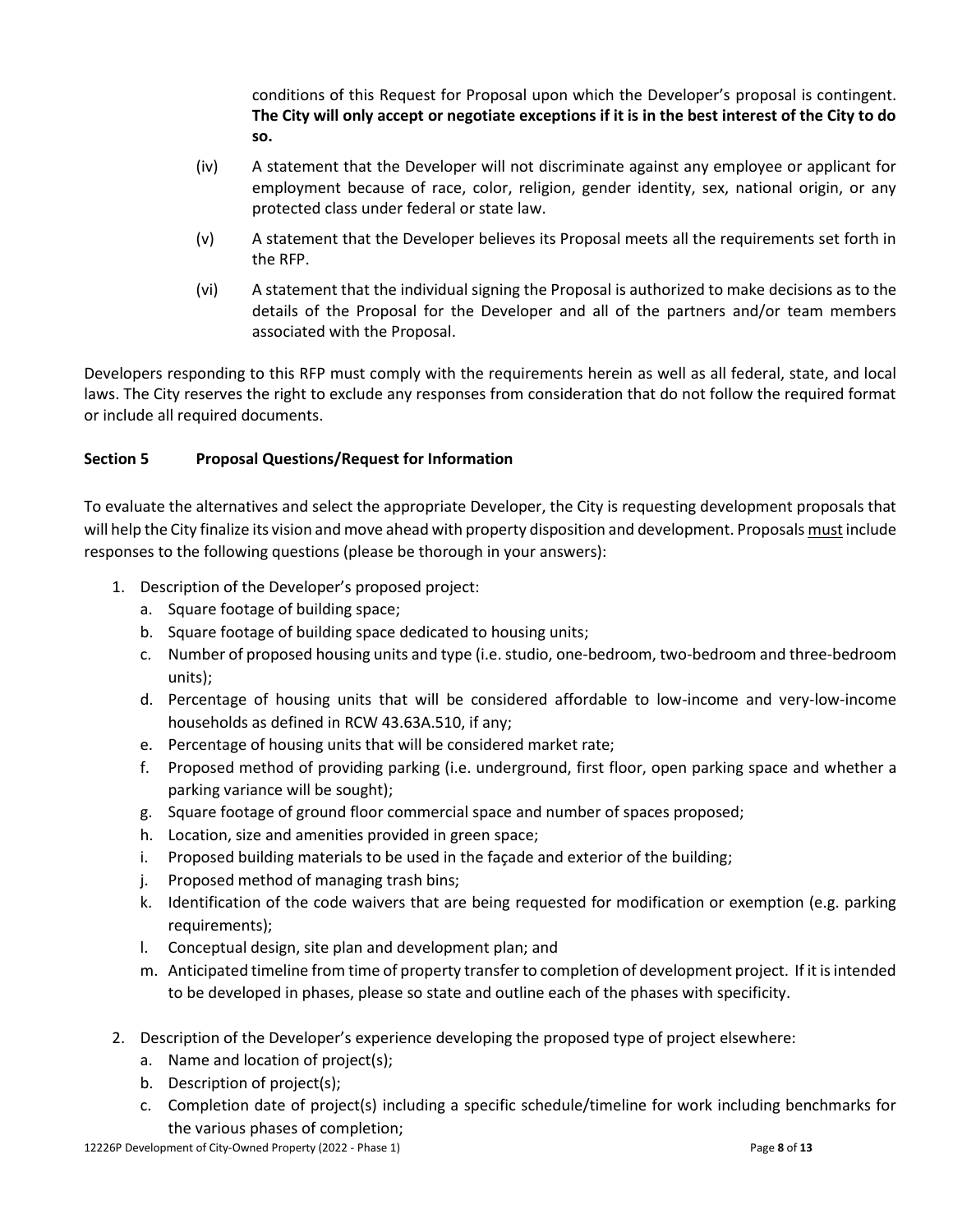- d. Experience in dealing with other City projects and/or experience in purchasing government property for private development and/or affordable housing;
- e. City project contact person and contact information for completed projects; and
- f. Website addresses of completed projects, if any.
- 3. Explanation of the role the Developer's organization will play in the proposed project and a list of other partners and their roles (if any).
- 4. The proposed general timeframe for the development of the Developer's proposed project. If multiple components or phases are planned, a list of all.
- 5. Description of the benefit(s) your proposed project brings to the City including, but not limited to:
	- a. Land sale price offer to purchase the site;
	- b. Projected property tax revenues from the project;
	- c. Projected sales tax revenues or other revenues from the project (if applicable);
	- d. Projected number of direct jobs; and
	- e. Other benefits to the City.

# <span id="page-8-0"></span>**Section 6 Project Timeline**

Time is of the essence in completing this project and the City is seeking a firm that has availability to start work immediately and complete the scope on an accelerated schedule.

| <b>Project Milestone</b>                         | Date                            |
|--------------------------------------------------|---------------------------------|
| <b>RFP Issued</b>                                | May 12, 2022                    |
| Deadline for Submittal of Proposals              | July 15, 2022                   |
| Evaluation of Submittals by City                 | July 16 through August 12, 2022 |
| Interviews Begin (if requested)                  | August 22, 2022                 |
| <b>Preliminary Presentations to City Council</b> | September 27, 2022              |
| City Council Considers Letter of Award           | October 11, 2022                |
| Project Awarded & Contract Signed                | On or before October 31, 2022   |
| Project Kick-Off                                 | December 1, 2022                |

# <span id="page-8-1"></span>**Section 7 Inquiries**

All inquiries regarding this RFP may be directed to Maria Mayhue, Purchasing Manager at: [Maria.Mayhue@yakimawa.gov](mailto:Maria.Mayhue@yakimawa.gov) .

# <span id="page-8-2"></span>**Section 8 Addenda**

The City may determine it is necessary to revise any part of this solicitation. Revisions will be made by written addenda and it is the Developer's responsibility to understand and comply with any addenda to this solicitation.

12226P Development of City-Owned Property (2022 - Phase 1) Page **9** of **13** If a Developer discovers any significant ambiguity, error, conflict, discrepancy, omission, or other deficiency in this RFP, the Developer has an affirmative duty to immediately notify the City of such concern and request consideration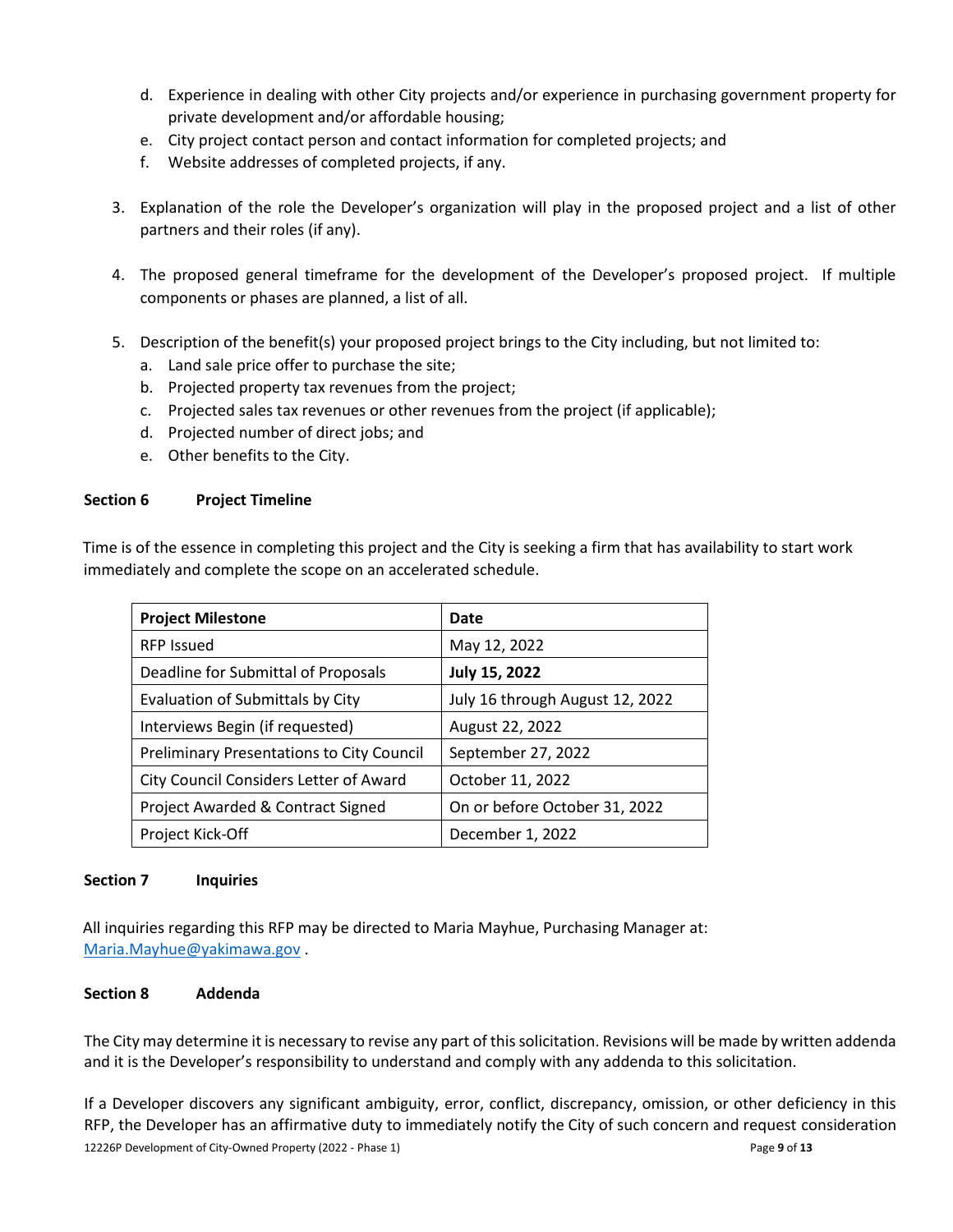of modification or clarification of the RFP document. Any questions should be submitted via email to the contact person listed in Section 7.

All material questions will be answered in the form of an addendum and emailed to all firms on the City's Consultant roster for this RFP.

#### <span id="page-9-0"></span>**Section 9 Submittal**

Submit RFPs to City of Yakima Clerk's Office: 129 N 2nd Street, Yakima, WA 98901, no later than **11:00 a.m. on July 15, 2022.** All submittals shall be clearly titled: "RFP 12226P – Development of City-Owned Property".

#### <span id="page-9-1"></span>**Section 10 Evaluation Criteria**

| Criteria                                            | <b>Maximum Number of Points</b>            |  |
|-----------------------------------------------------|--------------------------------------------|--|
| Benefit to City                                     | 30                                         |  |
| Offer price to purchase the site                    | 20                                         |  |
| Project understanding and examples of relative work | 15                                         |  |
| Organizational and projecte team experience; past   | 15                                         |  |
| performance (references)                            |                                            |  |
| Financial stability                                 | 15                                         |  |
| Proposed project timeline and availability          | 5                                          |  |
| <b>Optional Criteria</b>                            | <b>Maximum Number of Additional Points</b> |  |
|                                                     |                                            |  |
| Underground or under-unit parking                   | 5                                          |  |
|                                                     |                                            |  |

Benefit to City includies but is not limited to: proposed square footage of commercial space; number of residential units; percent of market rate residential units; percent of affordable residential units, and residential units for ownership or rental.

Evaluation of proposals shall be by a committee which evaluates the proposals based on the criteria listed above.

Final award determination will be made by the City Council.

# <span id="page-9-2"></span>**Section 11 Notification of Award**

The resulting Letter of Intent to Award resulting from this RFP will make a tentative award and allow the City and Developer to negotiate the details necessary to transfer the property rights and ensure the proposed project is developed pursuant to the City's vision and the RFP responsive documents. The Letter of Intent to Award is subject to successful negotiation and contracting. Developers signing the Letter of Intent to Award shall negotiate with the City in good faith with regards to the proposed development. The Letter of Intent to Award shall terminate within One Hundred Eighty (180) days of execution. If documents finalizing the transfer of the property are not signed by both parties (including, but not limited to any purchase and sale agreement, development agreement, and/or other necessary documents for title transfer) OR if the Letter of Intent to Award is terminated, the City may, upon approval by the City Council, enter into a Letter of Intent to Award to the next highest scoring Developer under this RFP, and so on, or, may choose to negotiate with none of the responders to this RFP. The decision is in the sole discretion of the City.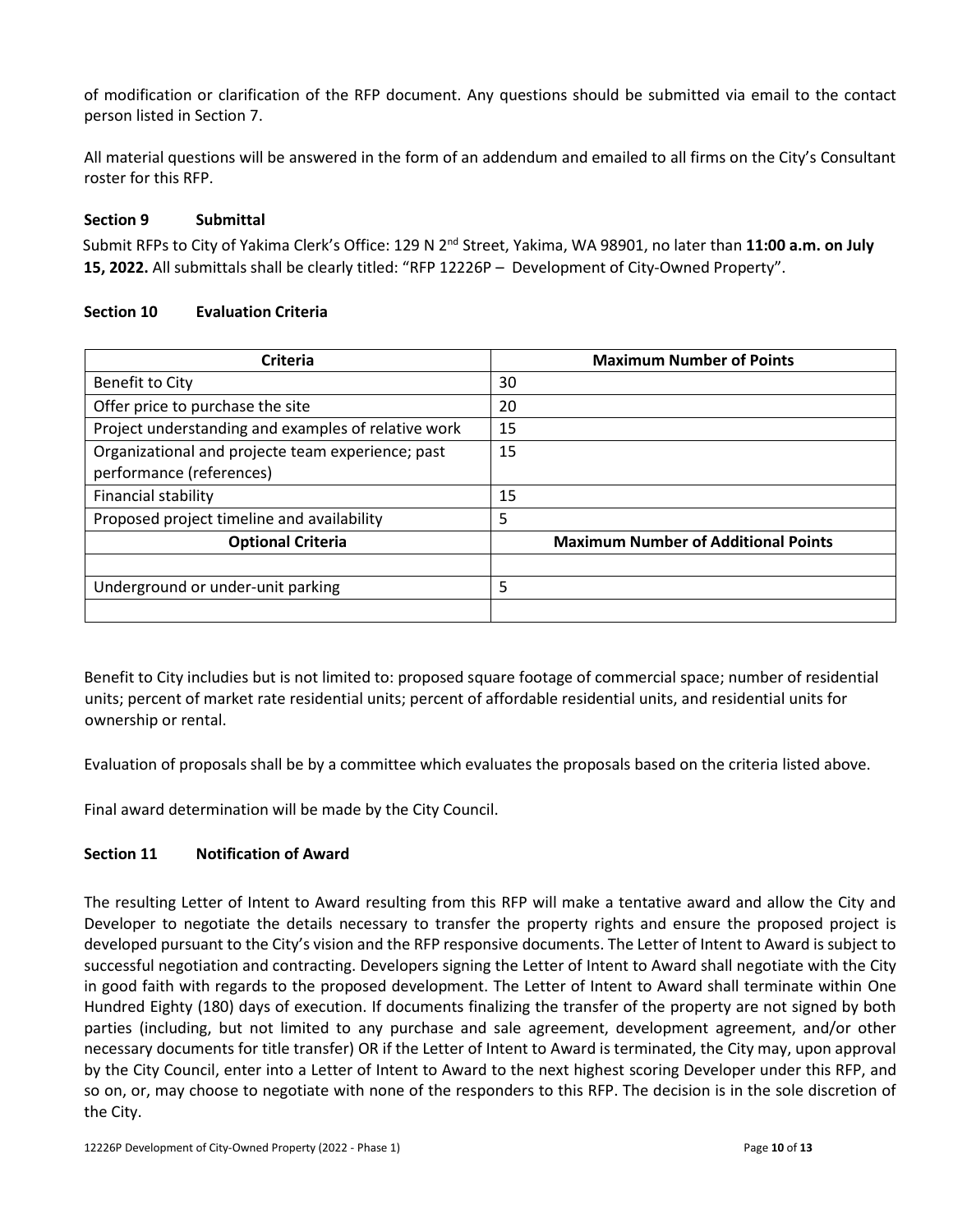# <span id="page-10-0"></span>**Section 12 Developer's Responsibilities and Scope of Services**

Following Developer selection and execution of a Letter of Award, Developer shall pay to the City as a deposit Ten Thousand Dollars (\$10,000.00) within ten (10) business days of the date of the Letter. Such deposit shall be credited to the purchase price of the Property. Develeoper shall then proceed with detailed due diligence, pre-development, and entitlement activities while working with the City to negotiate a Purchase and Sale Agreement and Development Agreement for the property. The Purchase and Sale Agreement shall be entered into and a Development Agreement signed within sixty (60) days of the date of the Letter of Award. If such Agreements are not finalized, the City may choose to extend the time to enter into such Agreements, terminate negotiations and this RFP, or terminate the negotiations with the first chosen Developer and start negotiations with the next most-qualified Developer. If negotaitions are terminated for any reason other than agreed upon extensions, the deposit shall be forfeited.

The City anticipates that the general scope of the successful Developer team's responsibilities would include, but not be limited to:

#### <span id="page-10-1"></span>Entitlements

The Developer shall be responsible for all aspects of the Project including pre-development planning, environmental review, design and financing. The selected Developer shall be responsible, at its sole expense, for obtaining all land use and building permits and other government approvals required for its proposed Project.

During the Negotiation Period, the selected Developer shall prepare and process an initial study and undertake all other actions required under SEPA for City approval of the Project, at Developer's cost. In addition to the initial study, Developer may, during the Negotiation Period, without any guaranty of approval therefore, seek City approval of any zoning changes (other than a rezone under YMC 15.23) or other changes necessary to develop the Project as allowed by Title 15 Yakima Municipal Code or other applicable code sections.

# <span id="page-10-2"></span>Predevelopment Costs

The selected Developer shall bear all predevelopment costs relating to this Project. All fees and/or expenses of engineers, architects, financial consultants, attorneys, planning or other consultants or contractors retained by Developer for any study, analysis, evaluation, report, schedule, estimate, environmental review, surveys, planning and/or design activities, drawings, specifications or other activity or matter relating to the Project shall be the sole responsibility of and undertaken at the sole cost and expense of Developer and no such activity or matter shall be deemed to be undertaken for the benefit of, at the expense of, or in reliance upon the City.

#### <span id="page-10-3"></span>Legislative Action

City and Developer acknowledge that the City must exercise its independent legislative authority in making any and all findings and determinations required of it by law concerning City Parcels. Developer selection does not restrict the legislative authority of the City in any manner whatsoever and does not obligate the City to enter into the Letter of Award, surplus the property, enter into any Purchase and Sale Agreement or Development Agreement, or to take any course of action with respect to the City Parcels or the Project.

#### <span id="page-10-4"></span>Construction

The Developer shall be responsible for demolition, construction and commissioning of the Project including obtaining all permits, fees, and approvals necessary for construction of the Project.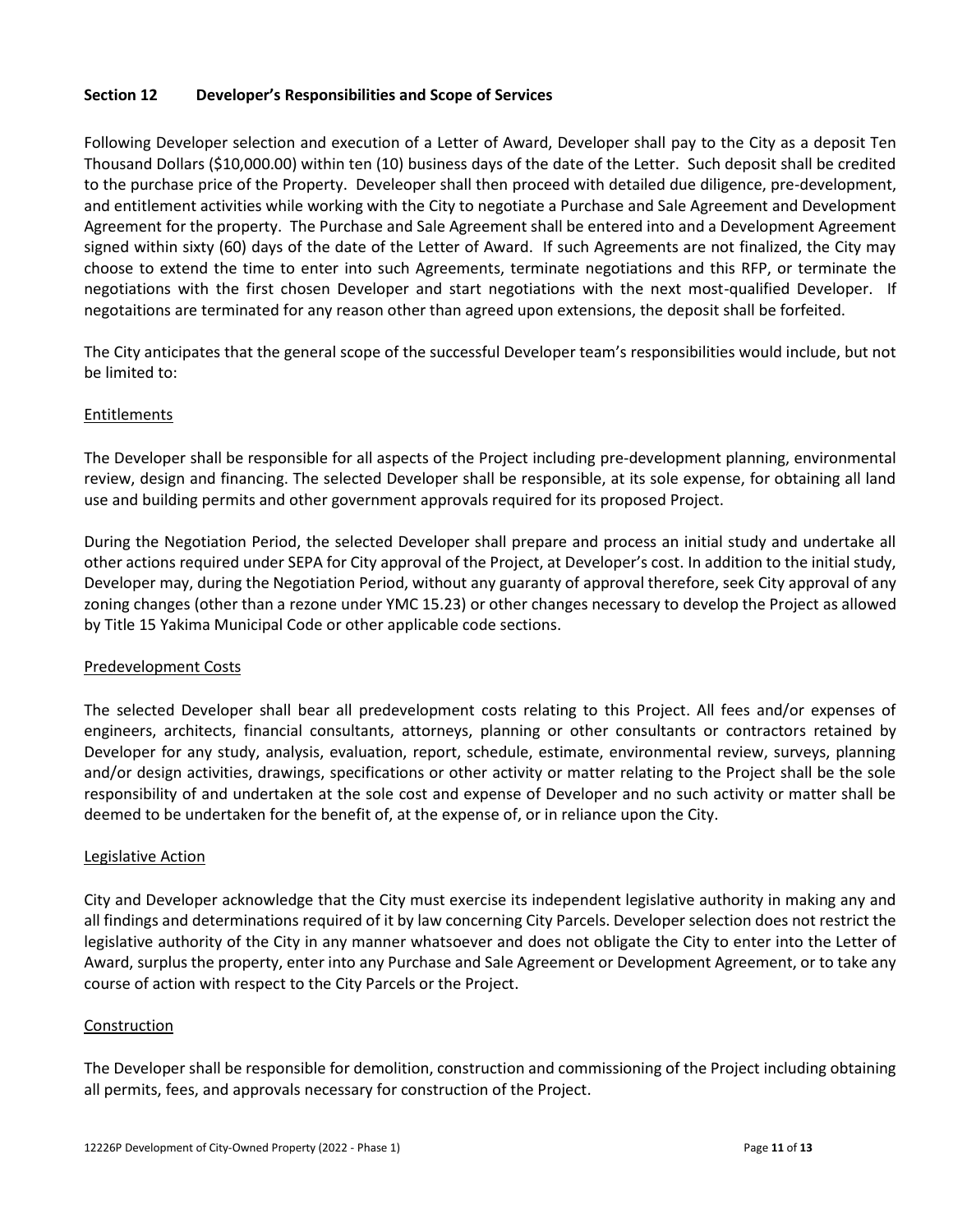# <span id="page-11-0"></span>**Section 13 RFP General Terms and Conditions**

#### <span id="page-11-1"></span>Public Disclosure

Per Washington State Public Disclosure Act (RCW 42.56 et seq.), documents submitted under this Specification shall be considered public records and, with limited exceptions, will be made available for inspection and copying by the public.

Respondents should be aware that any records they submit to the City or that are used by the City, even if the Respondents possess the records, may be public records under the Washington Public Records Act (RCW 42.56). The City must promptly disclose public records upon request unless a statute exempts them from disclosure. Respondents should also be aware that if even a portion of a record is exempt from disclosure, generally, the rest of the record must be disclosed. Exemptions, including those for trade secrets and "valuable formula," are narrow and specific.

Appropriately identified trade secrets will be kept confidential to the extent permitted by law. Any proposal section alleged to contain proprietary information will be identified by the proposer in boldface text at the top and bottom as "PROPRIETARY." Designating the entire proposal as proprietary is not acceptable and will not be honored. Submission of a proposal will constitute an agreement to this provision for public records. Pricing information is not considered proprietary information.

It is the intention of the City to maintain an open and public process in the solicitation, submission, review and approval of this RFP. RFP proposal openings and review will be public.

#### <span id="page-11-2"></span>Retention of Rights

The City reserves the right to cancel this RFP or accept or reject any or all proposals submitted or to waive any minor formalities of this call if the best interest of the City would be served.

The City reserves the right to retain all proposals submitted and to use any ideas in a proposal, regardless of whether that proposal is selected. Submission of a proposal indicates acceptance by the proposing Developer of the conditions contained in this RFP, unless clearly and specifically noted.

# <span id="page-11-3"></span>Costs for developing responses

The City will not reimburse Respondents for any costs involved in the preparation and submission of responses to this RFP or in the preparation for and attendance at subsequent interviews. Furthermore, this RFP does not obligate the City to accept or contract for any expressed or implied services. The City reserves the right to request any Respondent to clarify their Proposal or to supply any additional material deemed necessary to assist in the evaluation of the Respondent. All responses and accompanying material will become the property of the City and will not be returned.

# <span id="page-11-4"></span>Cooperative Purchasing

The Washington State Interlocal Cooperative Act (RCW 39.34) provides that other governmental agencies may purchase goods or services on this solicitation or contract in accordance with the terms and prices indicated therein if all parties agree. The City of Yakima does not accept any responsibility or involvement in the purchase orders or contracts issued by other public agencies.

#### <span id="page-11-5"></span>Non-Discrimination

The City hereby notifies all Respondents that it will affirmatively ensure compliance with WA State Law Against Discrimination (RCW chapter 49.60) & the Americans with Disabilities Act (42 USC 12101 et set.) Developer will be in compliance with the applicable provisions of the Americans with Disabilities Act of 1990, and will be an equal opportunity employer as defined in Title VII of the Civil Rights Act of 1964, and applicable Washington